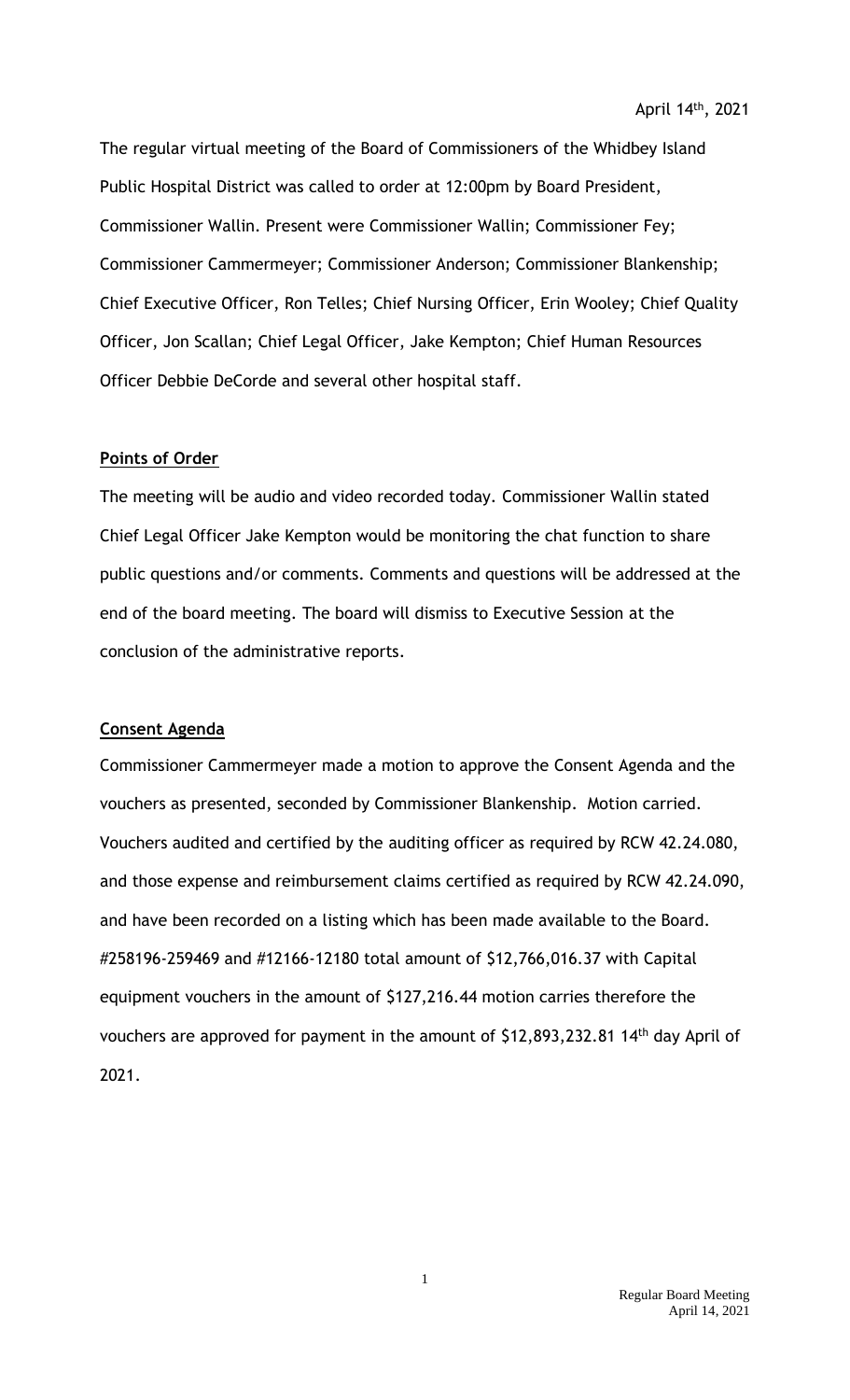## **Medical Staff Report**

Dr. Judye Scheidt presented the following initial appointments on behalf of the Medical Staff:

- Tom P. Vadakara, MD, Psychiatry, Tele-Medicine, Provisional
- Topaz Sampson, MD, Psychiatry, Tele-Medicine, Provisional
- Kevin W. Marcum, MD, Radiology, Tele-Medicine, Provisional
- Jason R. DiVito, DO, Radiology, Tele-Medicine, Provisional
- Eric W. Wallace, MD, Radiology, Provisional
- Peter Karth, MD, Ophthalmology, Provisional
- Animesh Petkar, MD, Ophthalmology, Provisional

Commissioner Cammermeyer made a motion to approve the initial appointments, seconded by Commissioner Blankenship. Motion Carried.

Dr. Judye Scheidt presented the following advancements on behalf of the Medical Staff:

- Kyle R. Smith, CRNA, Anesthesiology, Provisional to Active
- Jonathan P. Miller, MD, Anesthesiology, Provisional to Active
- Kurt M. Muller, PA-C, Family Practice, Provisional to Active

Commissioner Cammermeyer made a motion to approve the advancements, seconded by Commissioner Blankenship. Motion Carried.

Dr. Judye Scheidt presented the following reappointments on behalf of the Medical Staff:

- Richard A. Callahan II MD, Psychiatry, Tele-Medicine, Courtesy
- Gregory M Wolgamot, MD, Pathology, Courtesy
- Scott M. Chatterley, MD, Pathology, Courtesy

Commissioner Cammermeyer made a motion to approve the reappointments,

seconded by Commissioner Blankenship. Motion Carried.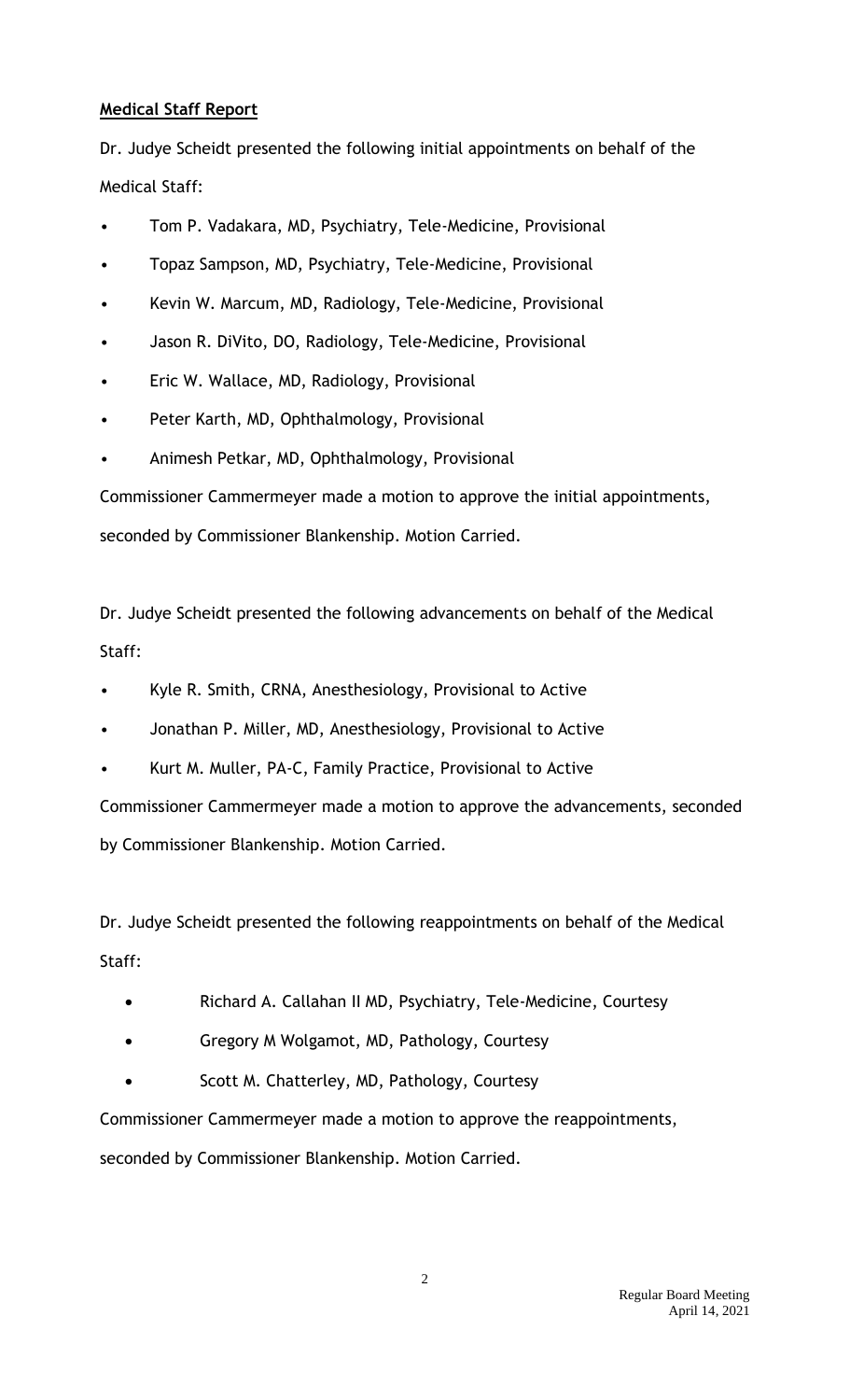## **Nursing Report**

Chief Nursing Officer, Erin Wooley reported on the status of the COVID Vaccine Clinic, stating over 14,000 vaccines have been administered at WhidbeyHealth as of today. Close to 60,000 residents of Island County have been vaccinated with over 20,000 of those having received their second vaccine dose.

Ms. Wooley announced leadership changes including the appointment of Joline LeVine as the ICU/Respiratory Manager, appointment of Tabitha Sierra as Interim Manager of the Family Birthplace and the retirement of Patsy Kolesar, Director of Med/Surg and ICU after 35 years of service at WhidbeyHealth.

Ms. Wooley reviewed completed work including:

- A successful go live converting our IV catheter system to a closed system which offers greater safety for patients and staff. Kudos were given to the Nurse Practice Council, Education Department and Materials Management for their efforts on this conversion.
- Patient Belongings Task Force the Quality Department and Nursing Leadership fine-tuned the policy and procedure for securing, safeguarding, and documenting the items brought to the hospital by patients. Kudos were given to the Clinical Informatics team for building robust documentation to more easily document inventory.
- IV Fluid Start/Stop Documentation the Emergency Department team was congratulated for improving documentation practices around intravenous fluid/medication start and stop times. New documentation is anticipated to mitigate lost revenue.

Ms. Wooley shared updates regarding projects underway including OB order sets, management of diabetic emergencies, the spiritual care program, clinic triage RN roles, MAC patient flow, pain management, surgical technician training, seclusion rooms and the code blue committee.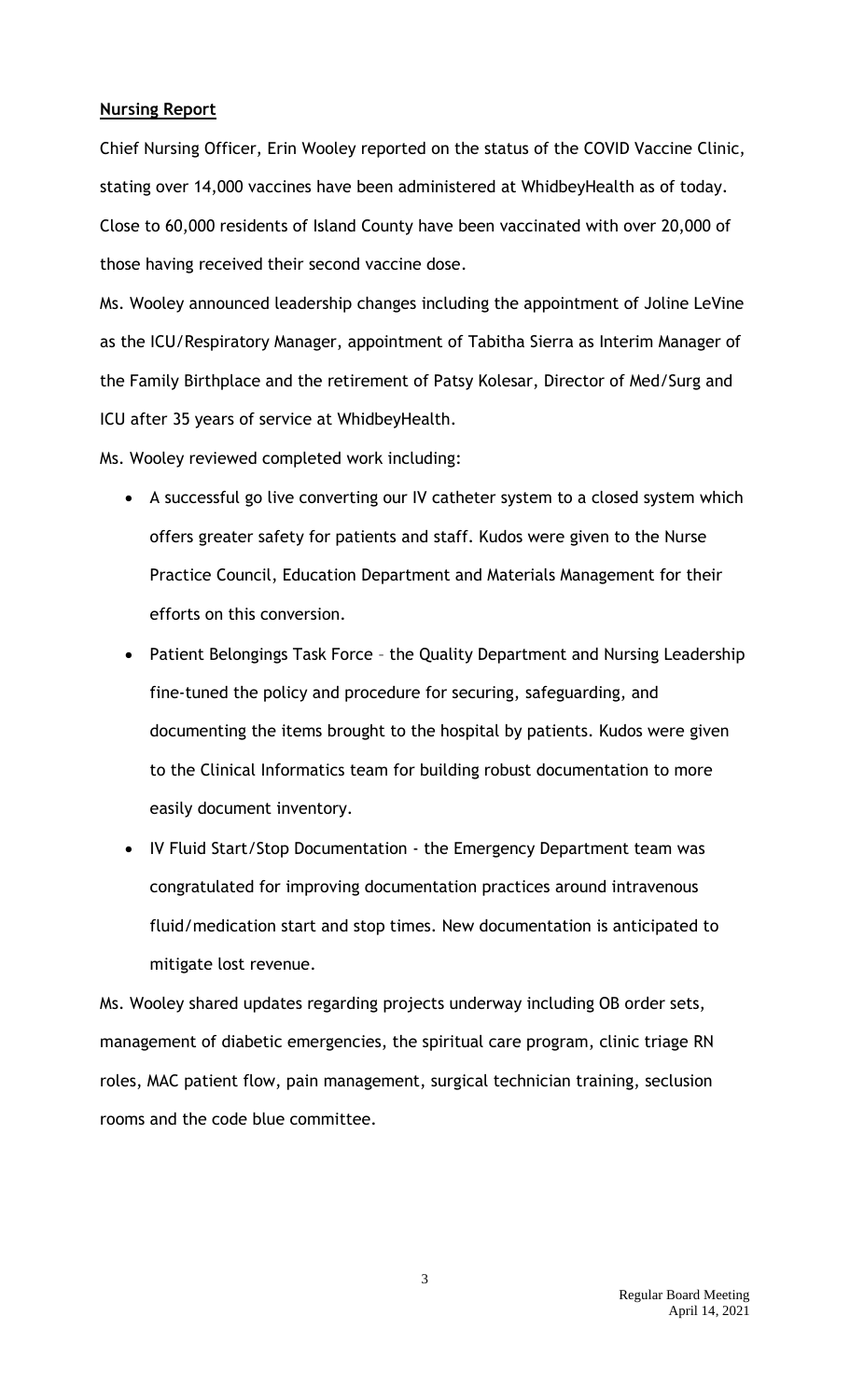## **Quality Update**

Chief Quality Officer Jon Scallan gave an update on the patient experience initiative. Mr. Scallan noted this will be more than just training existing staff: this will involve recruiting and retaining people who will understand the expectations for a customerservice oriented organization. This will also be a review of processes, starting with registration and access, to streamline and make as easy as possible for our patients. Mr. Scallan also spoke to the importance of earning back lost trust by acknowledgement the past without perseverating on it. The focus on earning the trust lost will be centered on providing a positive experience through the service of our staff and the efficiency and simplicity of our processes.

Mr. Scallan stated there will also be a focus on proactively reaching out to stakeholders in our community in order to demonstrate the commitment to being Whidbey Island's healthcare partner.

Mr. Scallan also gave an update on DNV, stating the partnership matters- more than accolades and ISO 9001 certification; quality of care is the primary reason for DNV accreditation. There will be a focus on people, processes, and policies- not just being survey-ready, but being obsessed with continual improvement. The initial survey is anticipated for late May or early June. Internal audits are being conducted in preparation.

## **Information Technology Update**

Chief Information Officer, Brett Mello stated he did not have an update this month but anticipates giving a presentation on Cyber Security at a future meeting.

## **Facilities Update**

Executive Director of Facilities and Plant Engineering, Tim Waldner stated there are several projects near completion including the retail pharmacy and the move of the Women's Care clinic into the old Coupeville Primary Care space in the Medical Center parking lot. Mr. Waldner stated the Engineering team has many work orders underway in response to the internal audits taking place.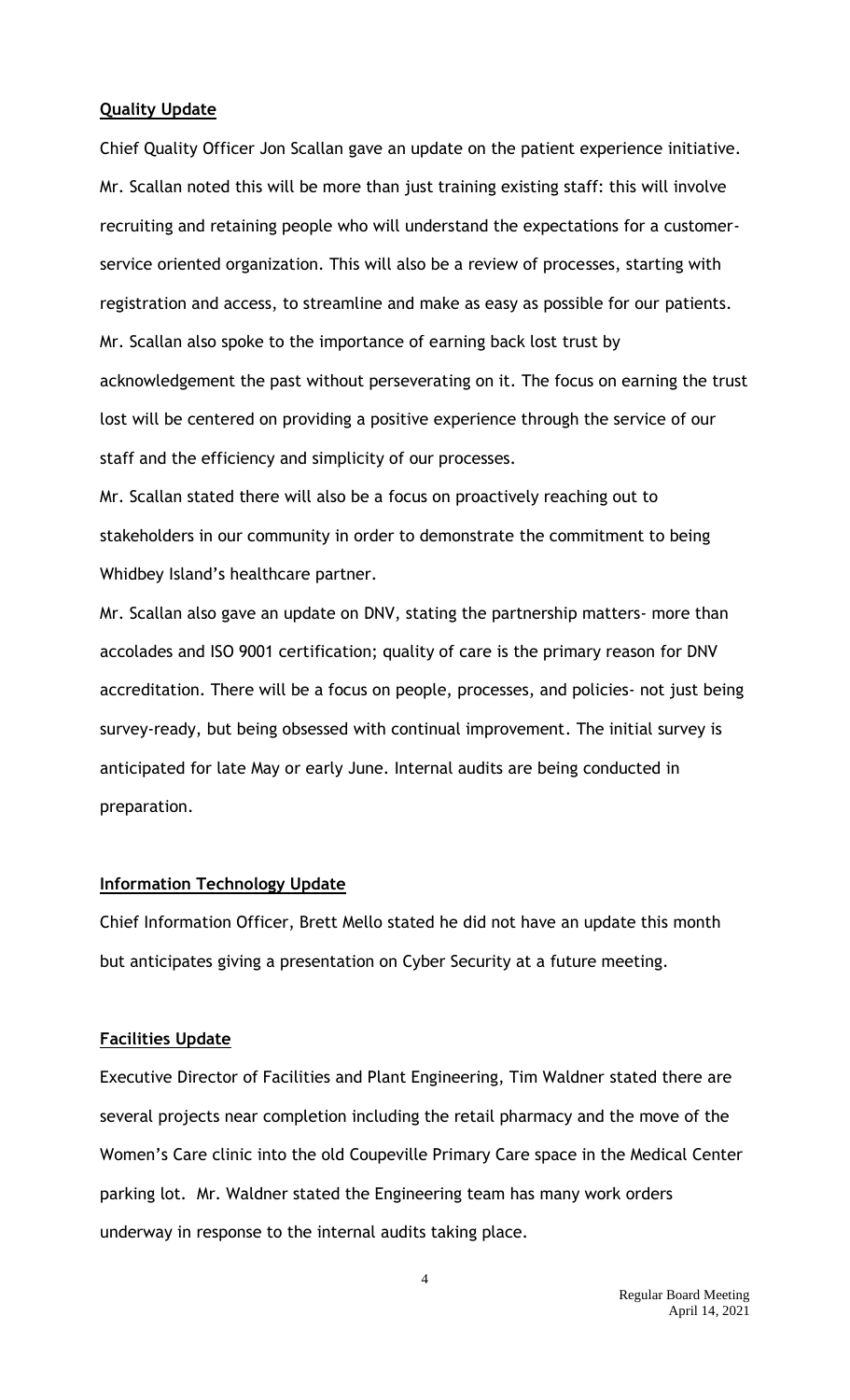#### **Human Resources Report**

Chief Human Resources Officer, Debbie DeCorde gave an update COVID vaccination of staff stating 448 employees have been vaccinated to date. Ms. DeCorde also noted 532 employees have received their flu shot at WhidbeyHealth with 111 employees vaccinated elsewhere. Ms. DeCorde also reviewed 2021 incident and injury metrics. There were a total of 7 incidents in the month of January with fewer incidents each in February and March. Ms. DeCorde gave an update on the Education Department. To date they have received 59 education requests with a high rate of completion. Compliance education was also reviewed. It was noted that WhidbeyHealth performance in mandatory compliance education exceeds national benchmarks both overall and in infection prevention and control compliance.

Marketing campaigns were reviewed including walk-in clinics, total joint replacement, gratitude ads, community pharmacy and recruitment. The upcoming edition of the PULSE will focus on cancer care, rehabilitation care and sleep care.

Going forward, Ms. DeCorde will be sharing statistics on year-to-date termination data. At this time, unavailable for work and retirement were the most common reason for termination at 17% each. This data will be closely monitored to support employee retention. Other notable work in Human Resources include continuous improvement projects, performance management, volunteerism returns, and labor relations.

#### **Financial Update**

Director of Finance, Jennifer Reed gave an update on financials with a review of inpatient utilization which was up overall 9% from the 2021 projection. Admissions were up 6% from the target. Outpatient utilization was down significantly in all departments from the budget with the exception of surgical procedures and MAC. Ms. Reed reviewed the cashflow statement closing February 28<sup>th</sup>, 2021 stating the cash balance at the end of the month was \$3.48M.

5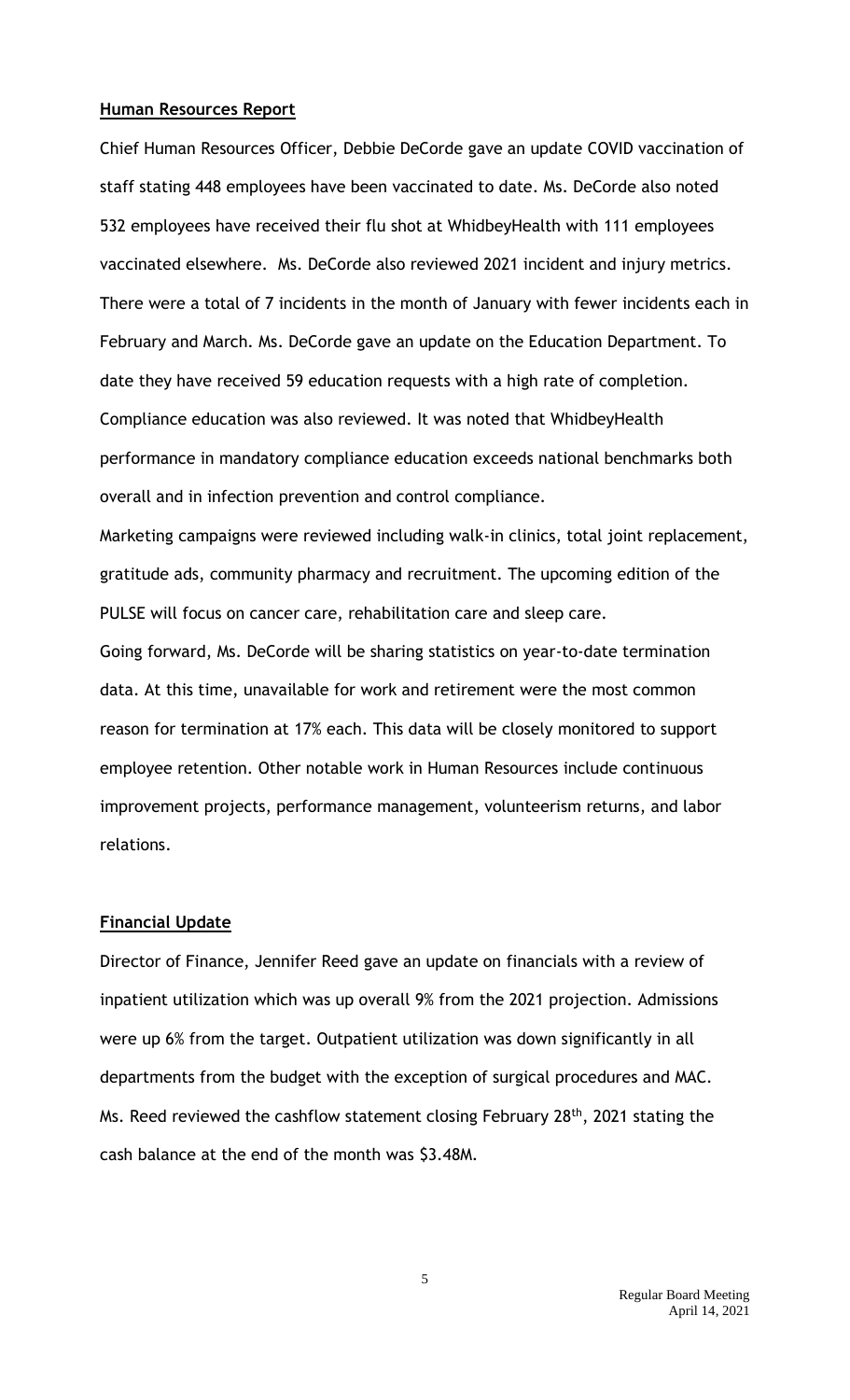### **Strategic Planning Update**

Consultant Kevin Arrington shared a budget compliance plan including a schedule for budget report outs, frontline reviews, and monthly financial reviews by the Executive Leadership Team.

Mr. Arrington reviewed denials by department and responsible party. Work to mitigate the number of denials on the front end of the patient experience continues. Mr. Arrington stated work is also underway on the patient experience. A cross functional team is being assembled to review patient flow and rigor in the revenue cycle.

## **Administrator's Report**

Chief Executive Officer Ron Telles thanked the Executive Leadership team for all of the work they have put in to improve the patient experience and employee satisfaction. Mr. Telles stated work continues to secure funding through available grant programs to improve WhidbeyHealth's facility and services.

Mr. Telles spoke about the cancer care program and the excellent patient care offered. Mr. Telles recently attended the Cancer Care Committee and was impressed by the collaborative approach to delivering patient care. Marketing Manager, Conor O'Brien stated the cancer care program recently received an annual achievement award for demonstrating compliance and a commitment to a high quality of patient care.

Mr. Telles congratulated the latest WhidbeyHealth Heroes.

Mr. Telles stated planning is underway for an annual employee survey that will occur on a recurring basis.

#### **Board Items:**

President Wallin stated the board will now be excused into Executive Session at 1:56pm, under RCW 42.30.110 (1)(i) and RCW 42.30.110(1)(a)(ii), no voting will take place.

The meeting resumed and Chief Legal Officer Jake Kempton presented Resolution 417 declaring surplus property located in Bayview. A public hearing will be held in the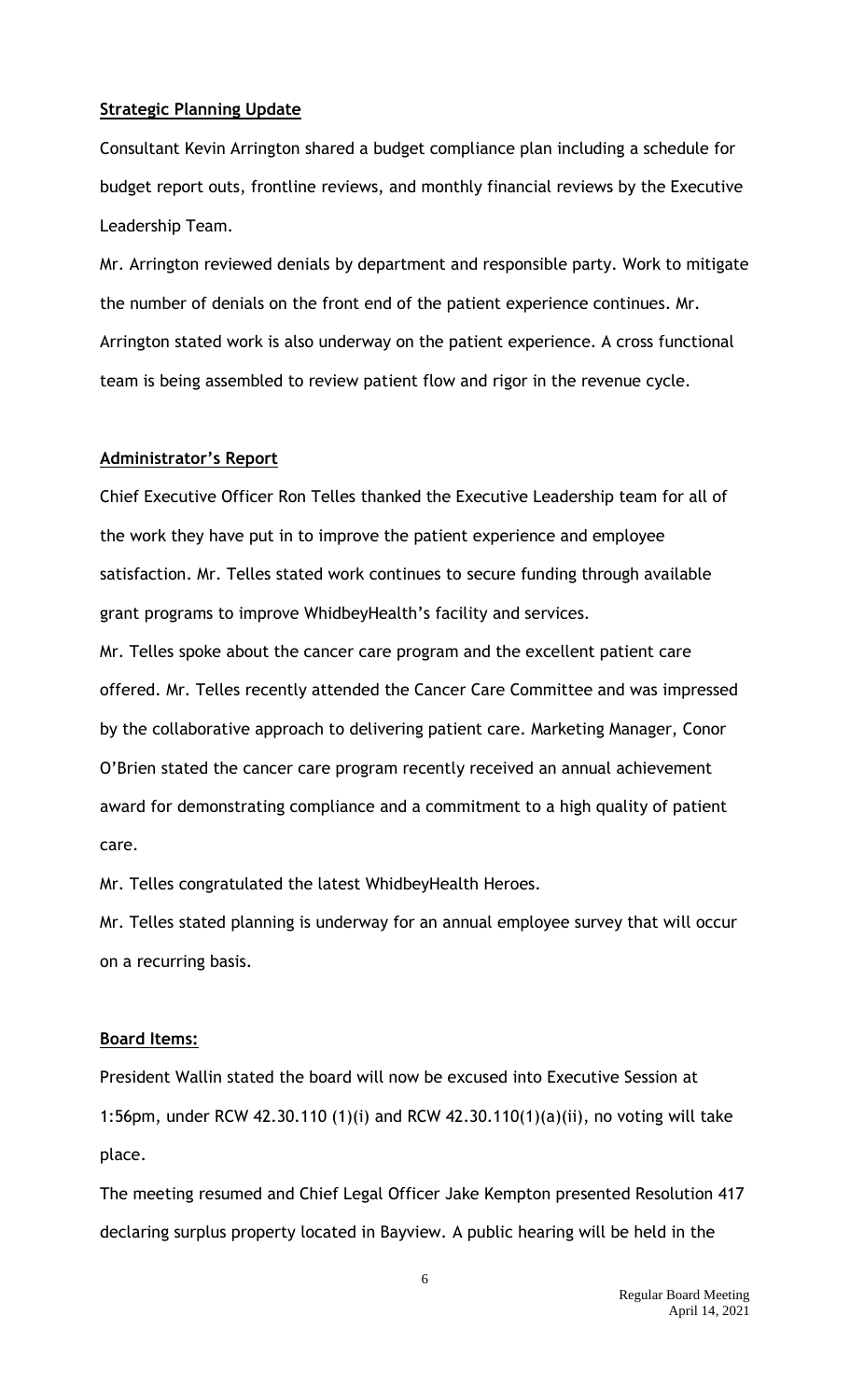future for the Board of Commissioners to hear arguments for and against the sale of the property.

Commissioner Blankenship made a motion to approve the resolution, seconded by Commissioner Cammermeyer. Motion carried.

Executive Director of Facilities and Plant Engineering, Tim Waldner shared the RFQ Evaluation form that was completed by the Building Committee. Three contractors were evaluated for management of the upcoming construction project related to the USDA loan. Based on the results of the evaluation, the Building Committee has recommended moving forward with Aldrich.

A motion was made by Commissioner Blankenship to approve moving forward with awarding the contract for construction management to Aldrich, seconded by Commissioner Cammermeyer. Motion carried.

## **Agenda Items for Next Board Meeting**

The next Board meeting will be held Wednesday, May 12, 2021 at 12:00pm.

# **Adjournment**

There being no further business, Commissioner Fey made a motion to adjourn the meeting, seconded by Commissioner Cammermeyer. Board meeting adjourned at 3:11pm.